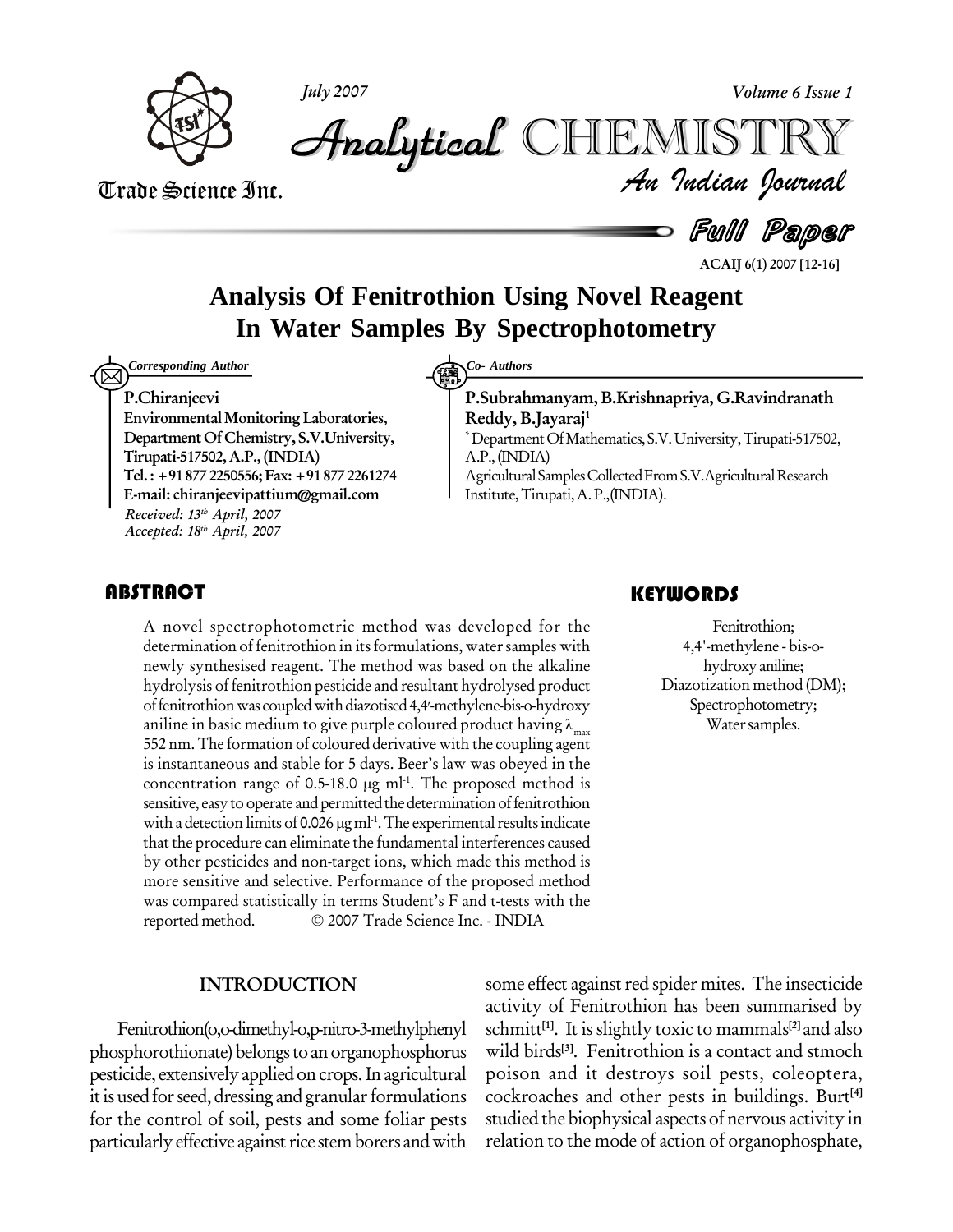which effect the transmission of nerve impulses from  $\mathbb{R}$ one cell to another. Due to indiscriminate application, it finds a way into surface water bodies, through  $\sum_{o \text{ Hydroov amplitude}}^{\infty}$ agriculture runoff and municipal waste water systems by ingestion and inhalation. Finally, it reaches the human system. Many methods have been developed for the determination of fenitrothion **[5-15]**. The spectrophotometric methods based on the using diazotization in the presence of oxidising agents and its metabolites by various alkaline hydrolysis of the pesticides have been determined **[16-21]**.

The present paper deal with a economical spectrophotometric method forthe determination of fenitrothion in its formulations, water samples. Here  $1.5\,\mathrm{N}$ <br>authors successfully synthesised a new reagent, 4,4-  $100,\mathrm{C}$ methylene-bis-o-hydroxy aniline for determination of fenitrothion by diazotization. The quantitative and qualitative estimation of the pesticide in their formulations, water (spiked) samples were determined.

#### **EXPERIMENTAL**

#### **Apparatus**

A HITACHI U 2001 spectrophotometric with 1.0 cm matched quartz cells were used for all absor bance measurement.AnElicoLi-29 model pH meter with combined glass electrode was used for pH measurements. All the chemicals and reagents used were diluted to 500 ml for pH 8.0–10.0. of analytical reagent grade and double-distilled wa ter was used through out experiments.

### **Synthesis of 4,4'-methylene-bis-o-hydroxy aniline**

10.9 g (0.1 mol) of o-aminophenol was dissolved in 125 ml of water and 25 ml of 36.5 % hydrochloric acid at 50°C. The reaction mixture was then treated  $\frac{a}{\text{width}}$ with 35 ml of 3 % aqueous formaldehyde solution  $\frac{y_{\text{total}}}{\text{method}}$ at 60 °C with stirring for 1 h and neutralised with 5M  $\frac{1}{3}$  ml of 0.2 % sodium hydroxide. The yellow coloured solid obtained was filtered, washed with hot water, dried and recrystallized from acetic acid (m.p., 135°C; yield,  $\frac{1}{16}$ 87%), M.F :  $C_{13}H_{14}N_{2}O_{2}$  and elemental analysis of Calculated(found): C-67.82 (67.80),H-6.08 (6.05),N- 12.17(12.14),O-13.91(13.89) as shown in Scheme. 1a. **[22]**.



**Scheme 1(a) : Synthesis of 4,4'-methylene-bis-o hydroxyl aniline**

#### **Chemicals and Reagents**

The technical grade samples of fenitrothion pes ticide in the form of 50 % emulsifiable concentrate, 40% wettable powder and 5% dust were obtained from Bayer India Ltd., Mumbai, India. The reagents like sodium hydroxide (2%), sodium nitrate (0.2%),  $1.5$  N HCl were prepared. The solvents like methanol, chloroform, acetonewere purified and employed for the present investigation. A stock solution (1 mg) ml<sup>1</sup>) of fenitrothion (Rallis India Limited, Banga-<br>lore, India) was dissolved in methanol and working<br>standard solution (10 μg ml<sup>1</sup>) was prepared by aplore, India) was dissolved in methanol and working standard solution (10  $\mu$ g ml<sup>-1</sup>) was prepared by appropriate dilution with distilled water.

2% of 4,4'-methylene-bis- o-hydroxy anilinewas prepared by dissolving 2 g of 4,4'-methylene-bis- o hydroxy aniline in 20 ml of 5 M HCl and then made up to 100 ml standard flask with distilled water. An amount of 3.4 ml concentrated sulphuric acid is added to 250 ml distilled waterin a 500 ml flask. 25 g of monopotassium dihydrogen phosphate is added<br>to this, shaken until dissolution is complete and<br>diluted to 500 ml for pH 8.0–10.0. to this, shaken until dissolution is complete and

#### **Determination of fenitrothion residues**

8.0 to 10.0. The spectra for the above reaction was **Indiana**<br>**Indiana**<br>**Indian bournal**<br>**IISTRY**<br>*Indian bournal* The colored derivatives of fenitrothion were prepared by azo coupling reaction, 10 ml of fenitrothion standard solution was taken in a clean dry 100 ml beaker, 3 ml of 2% NaOH solution was added and kept for 15 min for complete hydrolysis to yield 3-Methyl-4-nitrophenol. Diazoniumsaltof 4,4' methylene - bis-o-hydroxy aniline was prepared using 3 ml of 0.2 % NaNO<sub>2</sub> and 2 ml of 1.5 N HCl for coupling reaction at 0-5 <sup>0</sup>C. The reaction mechanism of the purple colour compound was shown in Scheme 1b.The pH of the reaction was maintained between recorded in the UV-V is regionas shown in figure 1 and optical, precision and accuracy data was shown in TABLE 1. Beer's law was obeyed over the range

**Analytical** CHEMISTRY

Full Paper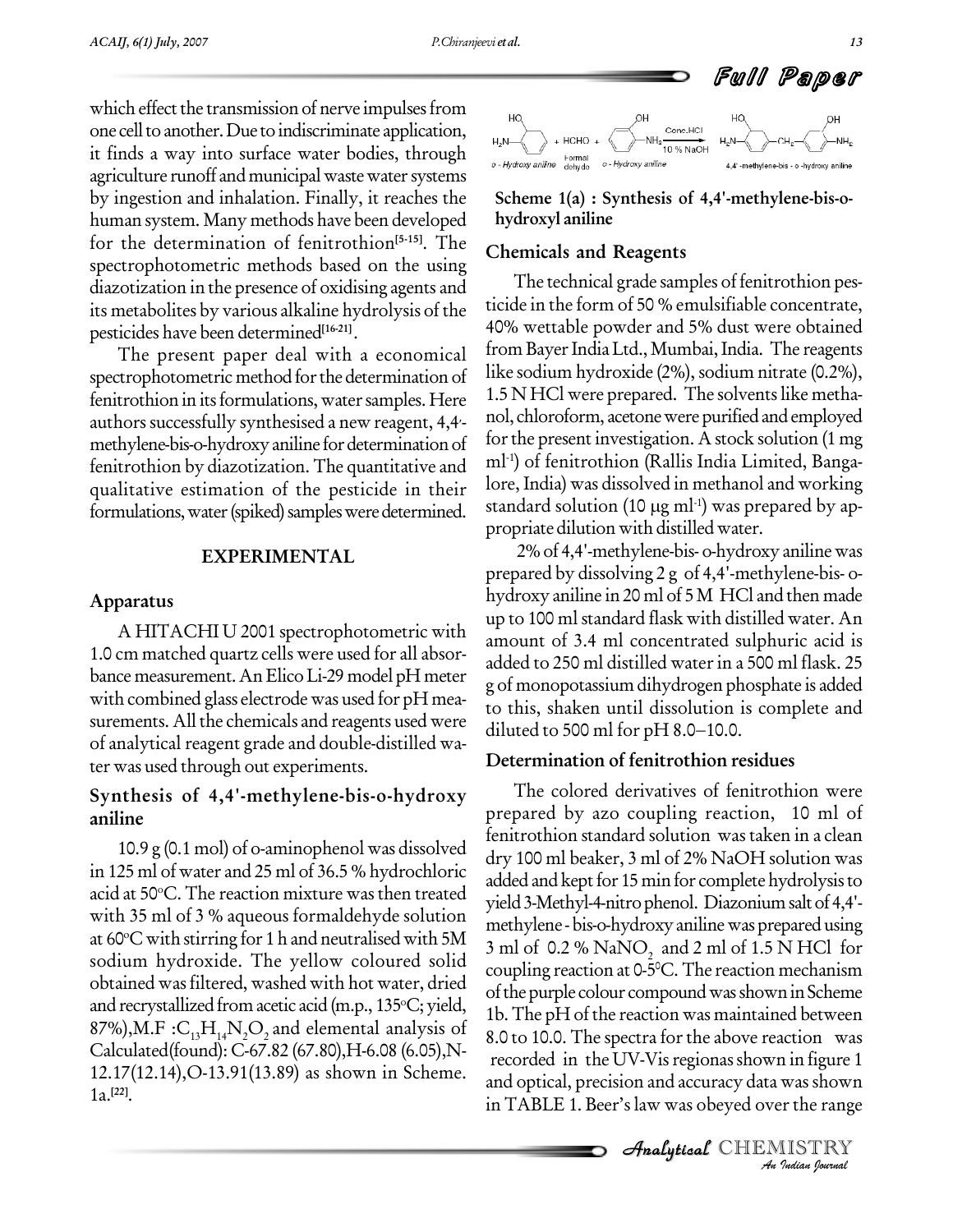

**Scheme 1(b) : Reaction mechanism of the 4,4' methyline - bis-o-hydroxyaniline with fenitrothion**

from of 0.5-18.0 g ml $^{\text{-}1}$ . This data was used for the  $^{\text{-}}$  solut. analysis for water samples.

#### **Determination** of fenitrothion in its formulations

Fenitrothion in, 50% EC, 40% wettable powder, 5% dust and 98.7% technical grade were analysed using the aforesaid procedure by coupling with diazotised compound of 4,4'-methylene - bis- o-hy droxy aniline. Percentage recovery of the Fenitrothion in the above formulationswasshown inTABLE.2.

#### **Determination of fenitrothion in water samples**

**TABLE 1: Optical characteristics, precision and** The water samples were spiked with concentrations in the ranges from  $25.00-150.50\mu g$  $ml<sup>-1</sup>$  in methanol in this method under study which  $\frac{m}{l}$ was given in the TABLE 3. The spiked water samples were extracted with chloroform. The combined extracts were washed with 0.1M potassium carbonate

| <b>TABLE 1: Optical characteristics, precision and</b> |  |
|--------------------------------------------------------|--|
| accuracy of the diazotisation method                   |  |

| <b>Optical Characterstics</b>                                                            | 4,4'-Methylene-bis-<br>o-hydroxy aniline |
|------------------------------------------------------------------------------------------|------------------------------------------|
| Concentration range (µg ml <sup>-1</sup> )                                               | $0.5 - 18.0$                             |
| $\lambda_{\max}$ (nm)<br>Color                                                           | 552<br>Purple                            |
| Stability of the color (days)                                                            | 5                                        |
| Molar absorptivity $(\text{Im} \, \text{Im}^1)$                                          | $1.876 \times 10^{4}$                    |
| Sandell's sensitivity ( $\mu$ g cm <sup>-2</sup> )<br>Regression equation $(Y = bx + a)$ | 0.026                                    |
| Slope (b)<br>Intercept (a)                                                               | 1.0400<br>0.0129                         |
| Standard deviation (S.D.) <sup>a</sup>                                                   | 0.326                                    |
| Correlation coefficient                                                                  | 0.9985                                   |
| Relative error (%)                                                                       | 1.25                                     |
| Calculation for three samples containing same amount of Fenitrothion,                    |                                          |
| Where x is the concentration in mg m $l-1$ .                                             |                                          |
| <b>Analytical</b> CHEMISTRY<br>An Indian Nournal                                         |                                          |

CHEMISTRY



**Figure 1: Absorption spectra of the fenitrothion. 1) Fenitrothion+4,4'- methylene bisohydroxyl aniline, 2 0 Reagent blank**

solution to break any emulsion formed during the extraction and dried over anhydrous sodium sulphate. Finally, chloroform was evaporated to dryness on a steam bath and the residue was dissolved in methanol and the amount was determined using the procedures described earlier.

#### **RESULTS AND DISCUSSIONS**

TABLE 1. shows that the formation of colored product to the coupling reaction of the pesticide sample with the reagents under study are instanta neous and stable for a reasonable period of time in dicates its advantage over reported method<sup>[22]</sup>. Beer's law was obeyed in the concentration range from 0.5 dicates its advantag<br>law was obeyed in<br>to 18.0 µg ml<sup>1</sup> indi <sup>1</sup> indicating low Sandell son's sensitive values. The results obtained for Fenitrothion  $(TABLE.1)$  was reproducible with low relative standard deviations ranges from 0.326. The correlation coefficient values obtained for this reaction was very close to unity suggesting that the absorbance depend upon the concentration of the fenitrothion. The values obtained forthe relative standard deviation and percentage error suggest that these new procedures offer a good precision and accuracy.

The data included in TABLE 2 shows that the active ingredient present in the formulations of fenitrothion can be successfully determined spec-

**TABLE 2: Determination of fenitrothion in itís for mulations**

| 4,4'-methylene-bis-<br>o-hydroxy aniline |
|------------------------------------------|
| $4.89 + 0.02$                            |
| $39.91 + 0.06$                           |
| $49.95 + 0.03$                           |
|                                          |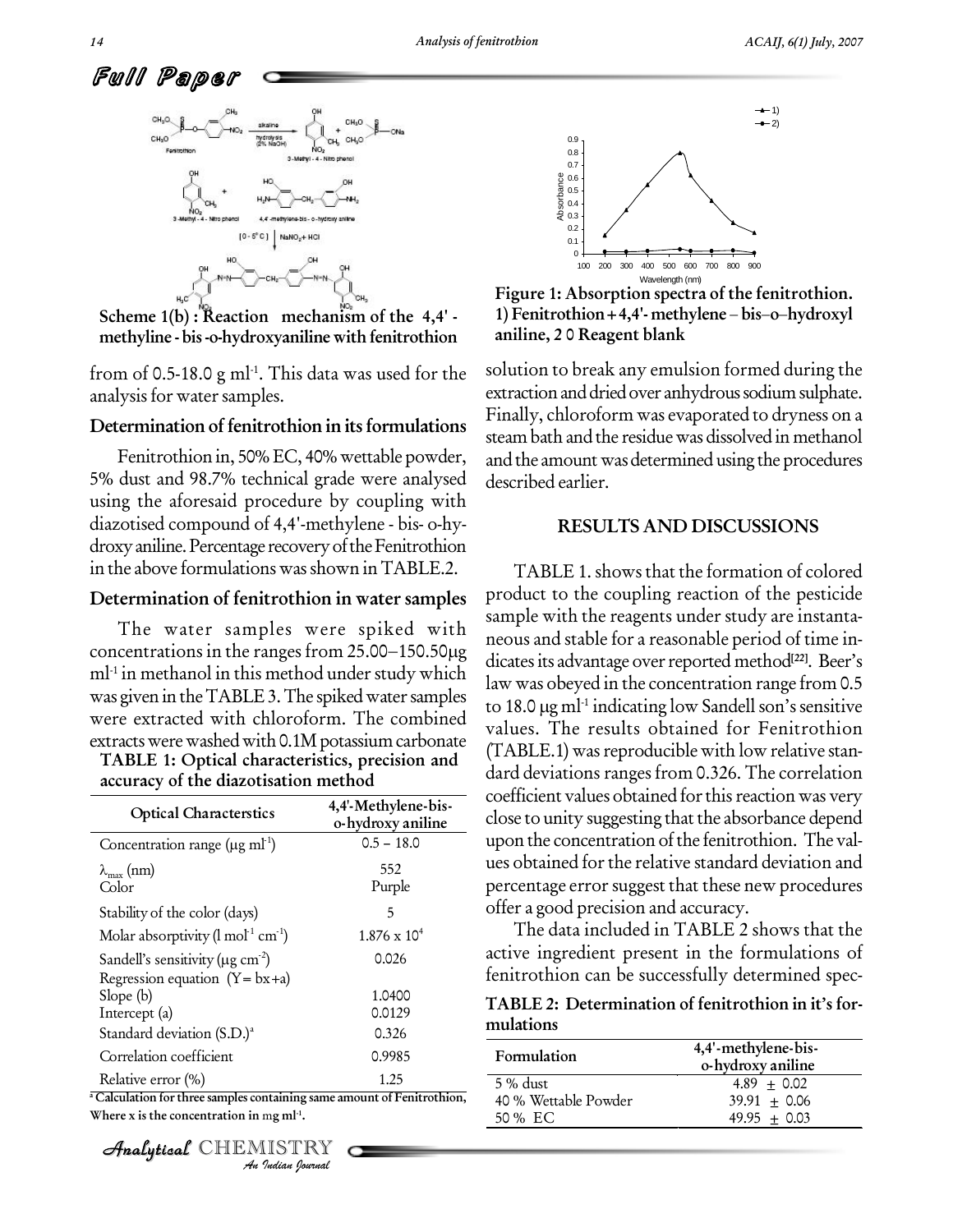|  |  | Full Paper |  |
|--|--|------------|--|
|--|--|------------|--|

| Sample | 4,4'-Methylene-bis-o-hydroxy aniline |                                  |                                     |        |        | Reported method <sup>[22]</sup>     |
|--------|--------------------------------------|----------------------------------|-------------------------------------|--------|--------|-------------------------------------|
| No.    | Taken( $\mu$ g ml <sup>-1</sup> )    | Found( $\mu$ g l <sup>-1</sup> ) | Recovery $\pm$ S.D <sup>a</sup> (%) | F-test | t-test | Recovery $\pm$ S.D <sup>a</sup> (%) |
| ٠.     | 25.00                                | 24.88                            | $99.52 \pm 0.05$                    | 0.18   | 0.39   | $99.10 \pm 0.09$                    |
| 2.     | 50.25                                | 50.15                            | $99.80 \pm 0.09$                    | 0.88   | 0.54   | $99.60 \pm 0.08$                    |
| 3.     | 75.50                                | 75.39                            | $99.85 \pm 0.13$                    | 0.32   | 0.21   | $99.50 \pm 0.09$                    |
| 4.     | 100.00                               | 99.89                            | $99.89 \pm 0.03$                    | 0.35   | 0.29   | $99.70 \pm 0.06$                    |
| 5.     | 125.25                               | 125.17                           | $99.92 \pm 0.02$                    | 1.0    | 0.22   | $99.67 \pm 0.05$                    |
| 6.     | 150.50                               | 150.37                           | $99.87 \pm 0.10$                    | 0.11   | 0.17   | $99.80 \pm 0.08$                    |

| TABLE 3: Recovery of Fenitrothion residue from spiked water samples |  |
|---------------------------------------------------------------------|--|
|---------------------------------------------------------------------|--|

 $^{a}$ **n** = 7

trophotometricallyusing thenewreagent.The results of these recoveries reveal that the amounts close to the manufacturer's specifications and these are favourably compared with the method reported in the literature<sup>[22]</sup> were shown in TABLE 4. These observations suggested that the other ingredients present in these formulations do not interfere. Hence, the methods can be adopted as an additional method for a rou tine control of the purity of the commercial insecti cide formulations. The data presented in TABLE 3<br>suggested that the percentage of pesticide recovery<br>from fortified water sample range from 99.2–99.92%. suggested that the percentage of pesticide recovery

### **Analytical Application**

The proposed method was applied to the deter mination of fenitrothion in spiked water samples. The results obtained was in good agreement with the reported method **[22]** were given inTABLE 4.

#### **CONCLUSION**

The present method describes simple analytical [4] procedure for the determination of fenitrothion in  $\begin{bmatrix} 5 \end{bmatrix}$ its formulations, fortified water samples. The

comparison of the proposed method with the other method was given inTABLE 4. The preparation of the coupling reagent 4,4'-methylene-bis-o-hydroxy aniline is simple and convenient to synthesis in any ordinary laboratory. The colour derivatives of the fenitrothion are more stable than the other reported method **[22]**.

#### **ACKNOWLEDGEMENT**

The authors are grateful to Bayer (India) Ltd., Bombay, for the supply of technical grade Fenitrothion and the Head of the Department, Department of Biotechnology, S.V. University, Tirupati for providing instrumental facility to carry out this work.

#### **REFERENCES**

- **[1]** J.B.Schmitt;Ann.Rev.Entomol., **7**, 137 **(1962)**.
- **[2]** J.Drabek,J.Pelikan;J.Chem.Prum.,**6**, 293 **(1956)**.
- [3] J.Narahashi; 'Adv. Insect.Physiol.Vol.1, London-Newyork,AcadamicPress, **175 (1964)**.
- **[4]** P.E.Burt;Pestic Sci., **1**, 88 **(1970)**.
- **[5]** M.Lurini,A.Lagan,N.M.Petronion,M.V.Russo;Talanta,

| Samples                    | Fenitrothion                      | Proposed method                                                                         |                                                                                                               |        |        | Reported method <sup>[22]</sup>     |
|----------------------------|-----------------------------------|-----------------------------------------------------------------------------------------|---------------------------------------------------------------------------------------------------------------|--------|--------|-------------------------------------|
|                            | added( $\mu$ g ml <sup>-1</sup> ) | Found( $\mu$ g ml <sup>-1</sup> )                                                       | Recovery $\pm$ S.D <sup>a</sup> (%)                                                                           | F-test | t-test | Recovery $\pm$ S.D <sup>a</sup> (%) |
| Formulation                |                                   |                                                                                         |                                                                                                               |        |        |                                     |
| 5 % dust                   |                                   | 4.89                                                                                    | $98.94 \pm 0.09$                                                                                              | 0.31   | 0.54   | $98.90 \pm 0.14$                    |
| 40 % wettable<br>powder    |                                   | 39.91                                                                                   | $99.32 \pm 0.16$                                                                                              | 0.16   | 0.62   | $99.28 \pm 0.13$                    |
| 50 % EC                    |                                   | 49.95                                                                                   | $98.81 \pm 0.15$                                                                                              | 0.25   | 0.83   | $98.77 \pm 0.07$                    |
| Water samples <sup>b</sup> |                                   |                                                                                         |                                                                                                               |        |        |                                     |
| Spiked water               | 5.0                               | 4.88                                                                                    | $98.0 \pm 0.21$                                                                                               | 0.34   | 0.62   | $97.62 \pm 0.07$                    |
| Natural water              | 5.0                               | 4.96                                                                                    | $99.2 \pm 0.15$                                                                                               | 0.20   | 0.36   | $97.50 \pm 0.182$                   |
|                            |                                   | Recovery in %, amounts of insecticide in $\mu$ g <sup>a</sup> Avarage values for n = 6. | <sup>b</sup> Agricultural samples collected from S.V. Agricultural Research Institute, Tirupati, A.P., India. |        |        | Analytical CHEMISTRY                |